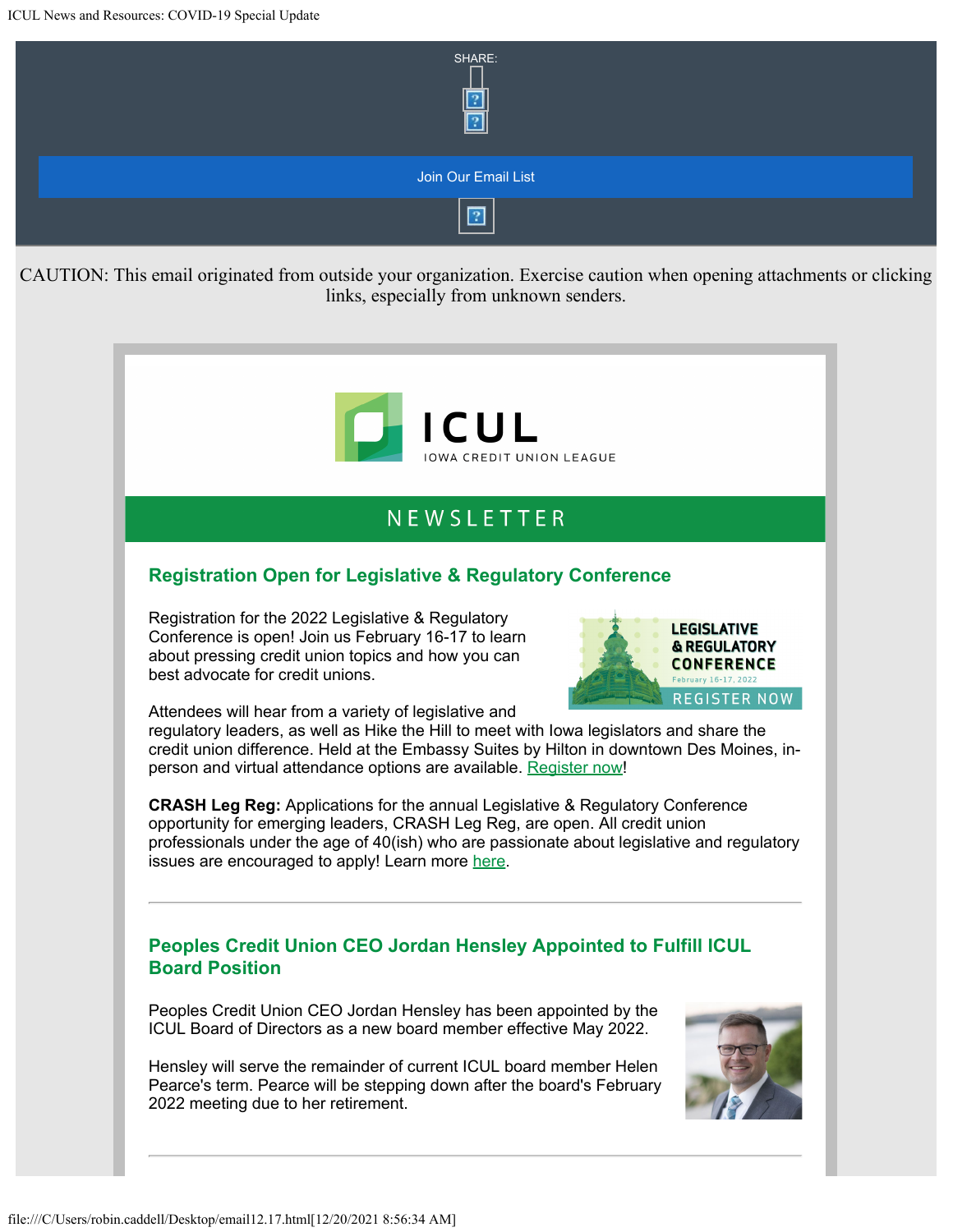#### **Iowa Leaders To Serve CUNA and AACUL Committees in 2022**

ICUL is excited to recognize Iowa credit union industry leaders who are serving on national committees to help further the credit union movement in 2022:

CUNA:

- Todd Link, Dupaco Community Credit Union, Payments Subcommittee
- Julie Pingel, Fort Dodge Family Credit Union, Small Credit Union Committee
- Stefanie Rupert, Collins Community Credit Union, Credit Union Powers **Subcommittee**
- Murray Williams, ICUL, World Affairs Committee, Vice Chair

American Association of Credit Union Leagues (AACUL):

- Matt Oakley, ICUL, League Service Corporations (LSC) Committee
- Gracie Brandsgard, PolicyWorks, State Issues Advocacy Committee
- Erin O'Hern, ViClarity, Regulatory Advocacy/Compliance Advisory Committee
- Murray Williams, ICUL, Political Involvement & Grassroots Committee, Vice Chair

In addition to the above, Julie Pingel has also been appointed by Governor Kim Reynolds to serve the Iowa Student Loan Liquidity Corporation.

### **Retention and Technology are Top-of-Mind Strategies for GRC Teams**

ViClarity Vice President of Client Development and Operations Darron Dunn recently published an article that connects the dots between workforce retention and credit union governance, risk and compliance (GRC). [Click here](https://info.iowacreditunions.com/e/821233/witter-com-utm-campaign-buffer/4b77z/330918097?h=uI1FVUS1g9GMpTRwb3sBh-BM34BSJOpFGrlbADJbH6k) to read the article.



Through your credit union's ICUL membership, you have access to a variety of strategic resources, guidance and advice from ViClarity. [Click here](https://info.iowacreditunions.com/e/821233/e-Services-Overview-102621-pdf/4b782/330918097?h=uI1FVUS1g9GMpTRwb3sBh-BM34BSJOpFGrlbADJbH6k) to learn more.

## **Legal Tip: Affidavit to Distribute Property**

A credit union can release a deceased member's funds by affidavit in lieu of a formal probate proceeding when:

- 40 days have passed since the member's death;
- Less than \$50,000 in assets will be distributed;
- The affidavit is signed under penalty of perjury by the person receiving the funds; and
- A copy of the member's death certificate is retained.





**American Association** of Credit Union Leagues